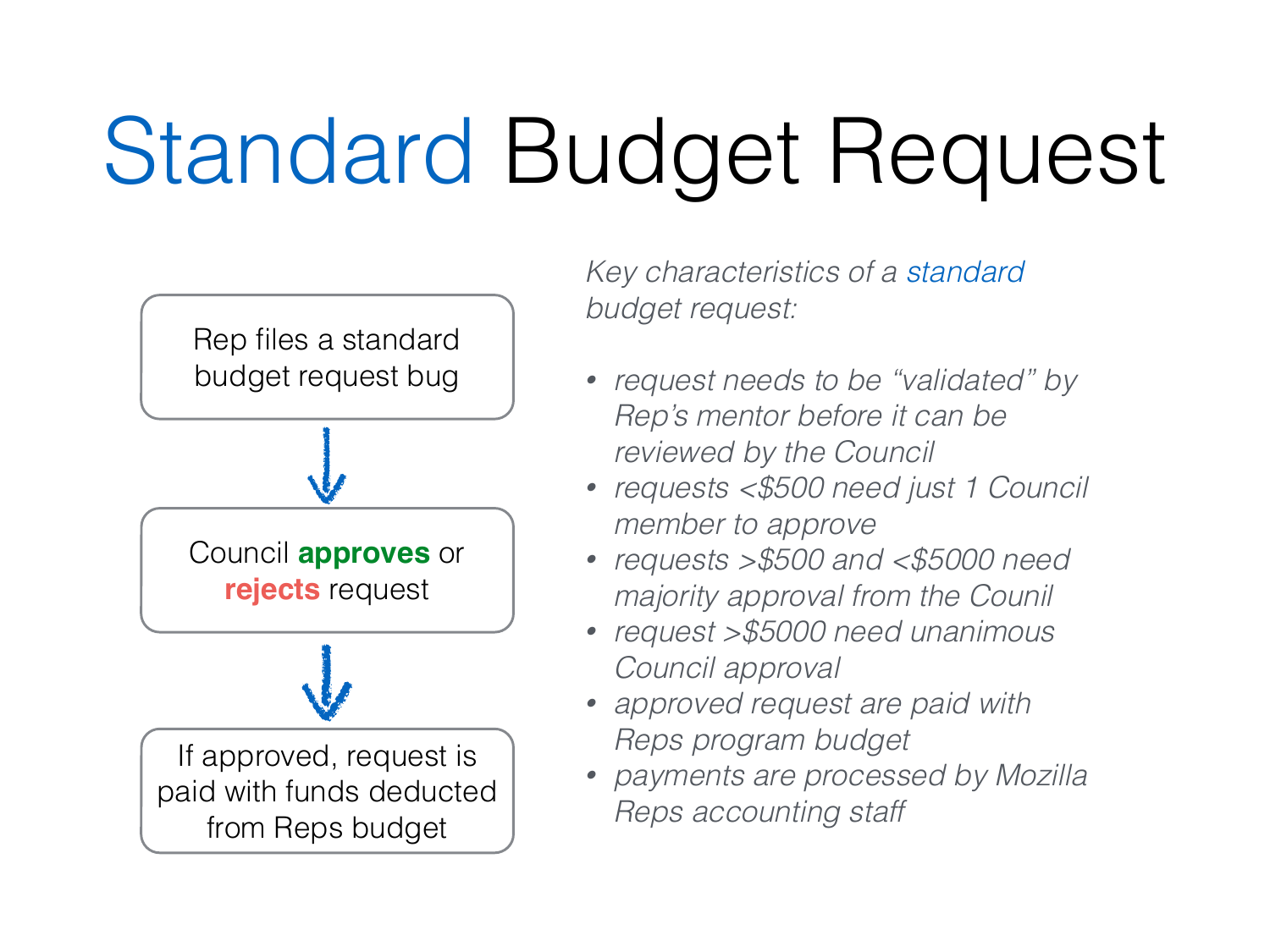## Special Budget Request



*Key characteristics of a special budget request:* 

- *• request needs to be "approved" by Staff member sponsoring request by leaving a comment on bug*
- *• request also needs to be approved by Mozilla Reps program lead by leaving comment on bug*
- *• Council does NOT need to approve request but is encouraged to review and provide feedback on bug*
- *• if approved, request is paid with Staff member's team's budget*
- *• payment is processed by Mozilla Reps accounting staff*